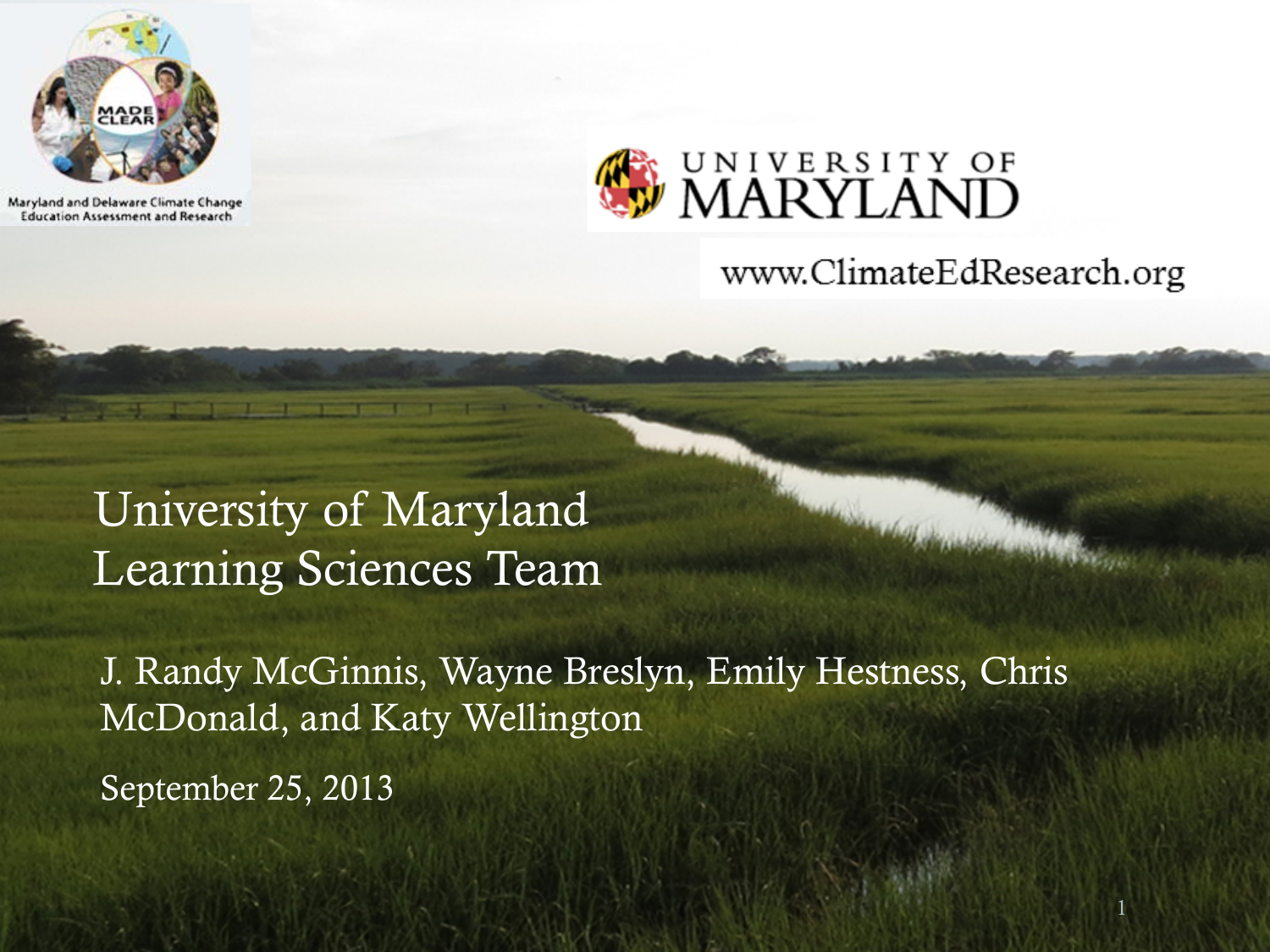

Maryland and Delaware Climate Change **Education Assessment and Research** 



Teacher Climate Change Science Content Knowledge Report (Pre-Post Results)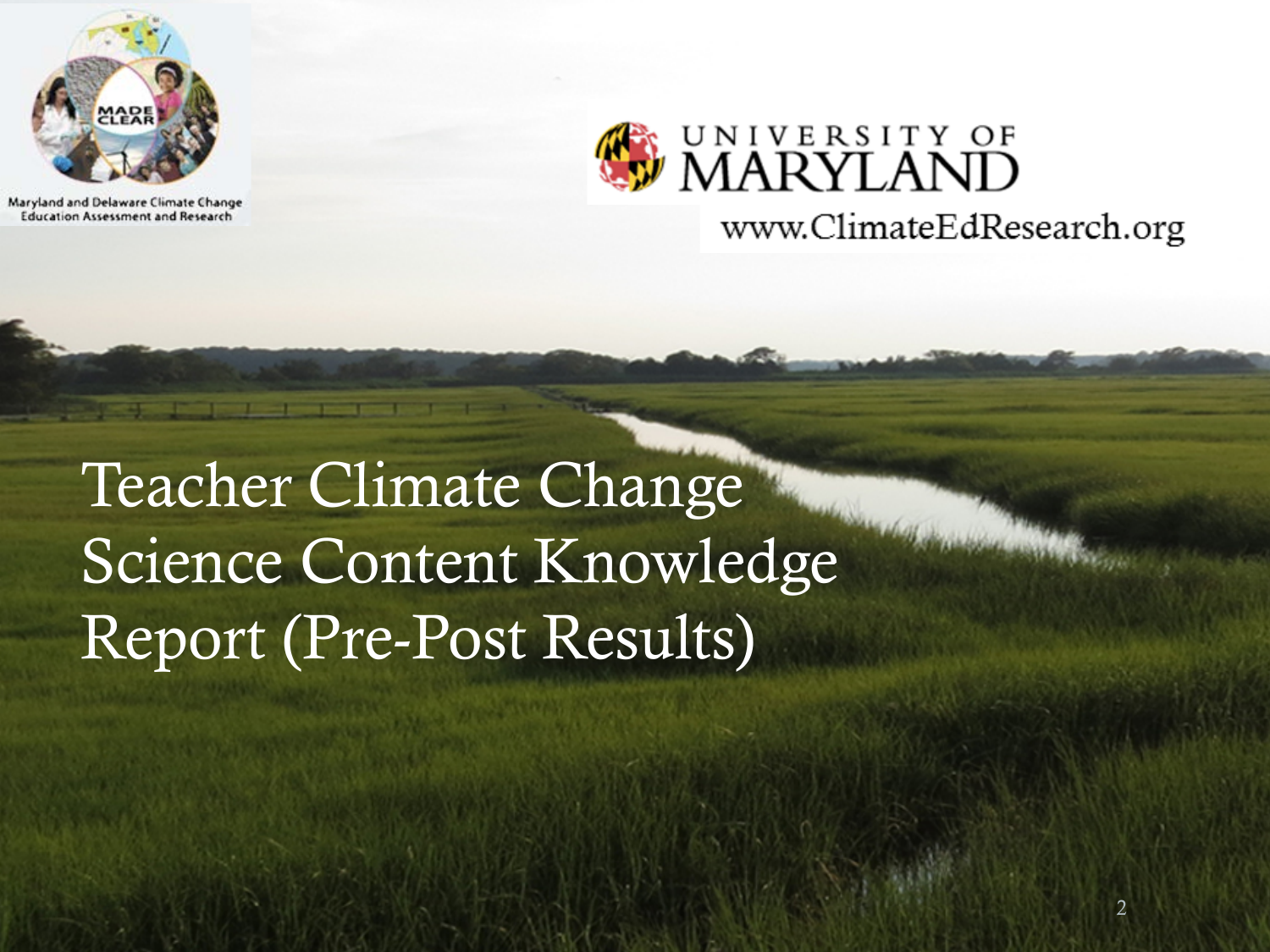### Goal Three MADE CLEAR SIP

*Objectives 3.2*: Assess approaches to professional development that foster changes in teacher knowledge, skills, and dispositions.

*Outcomes*: Adaptively improved professional development that influences teachers' content knowledge and teaching practice. Research publications that contribute to the knowledge base for transferrable professional development practices.

MADE CLEAR Strategic and Implementation Plan, 2012 – 2017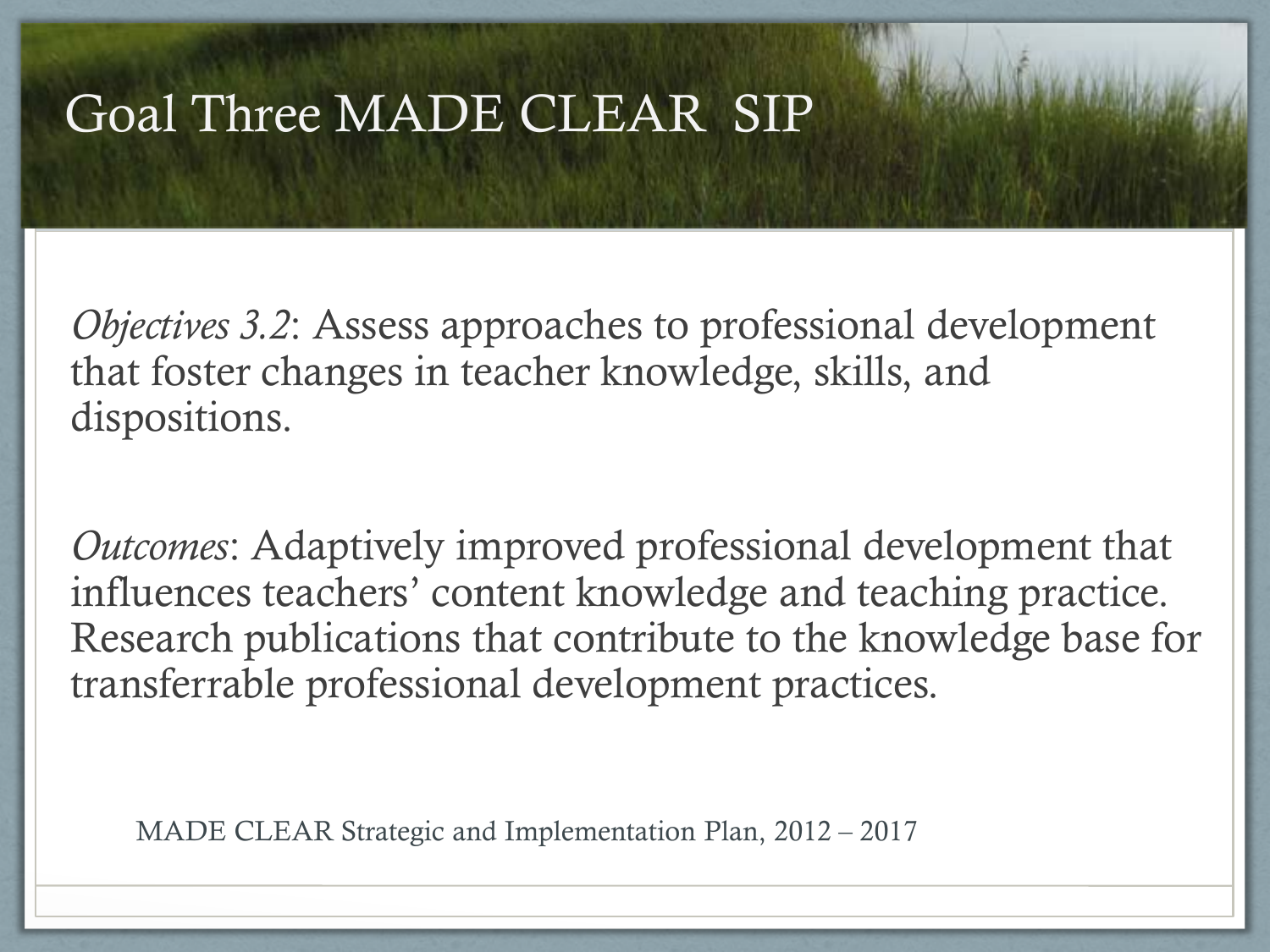### Climate Science Knowledge Inventory

The Climate Science Knowledge Inventory (CSKI) was developed and validated by:

- Julie Lambert (Florida Atlantic University) and
- Robert E. Bleicher (California State University, Channel Islands).

A subset of questions from the instrument were administered at the MADE CLEAR Summer Academy.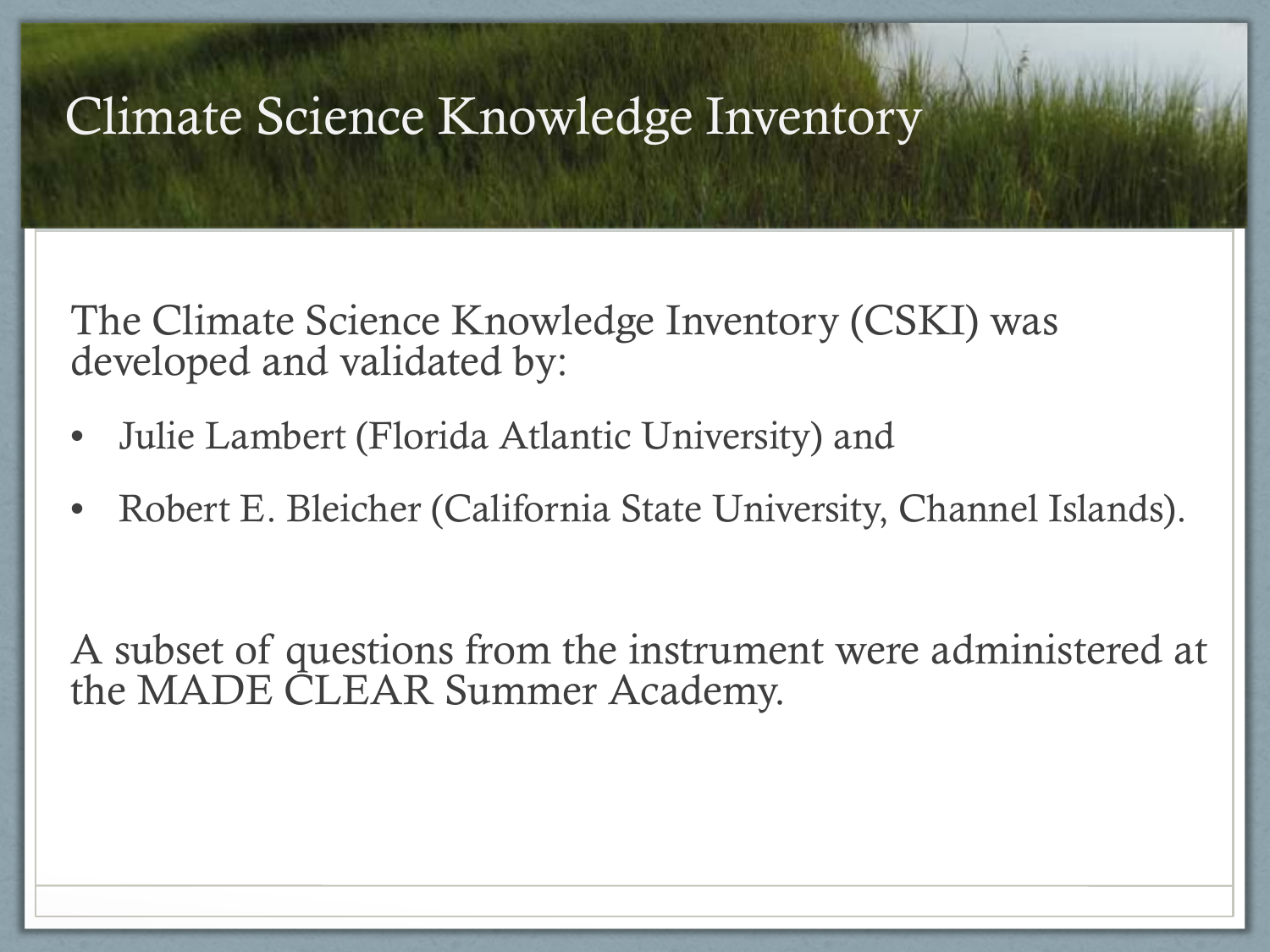Y1: *Climate Science Knowledge Inventory* Results



**Pretest Mean: 9.6 (S.D.=2.5)** Posttest Mean: 10.8 (S.D.=1.8) (*d*=0.57)

SIP Alignment: 3.1 *Advance learning sciences research to create new understanding of how individuals from diverse backgrounds learn about climate change.*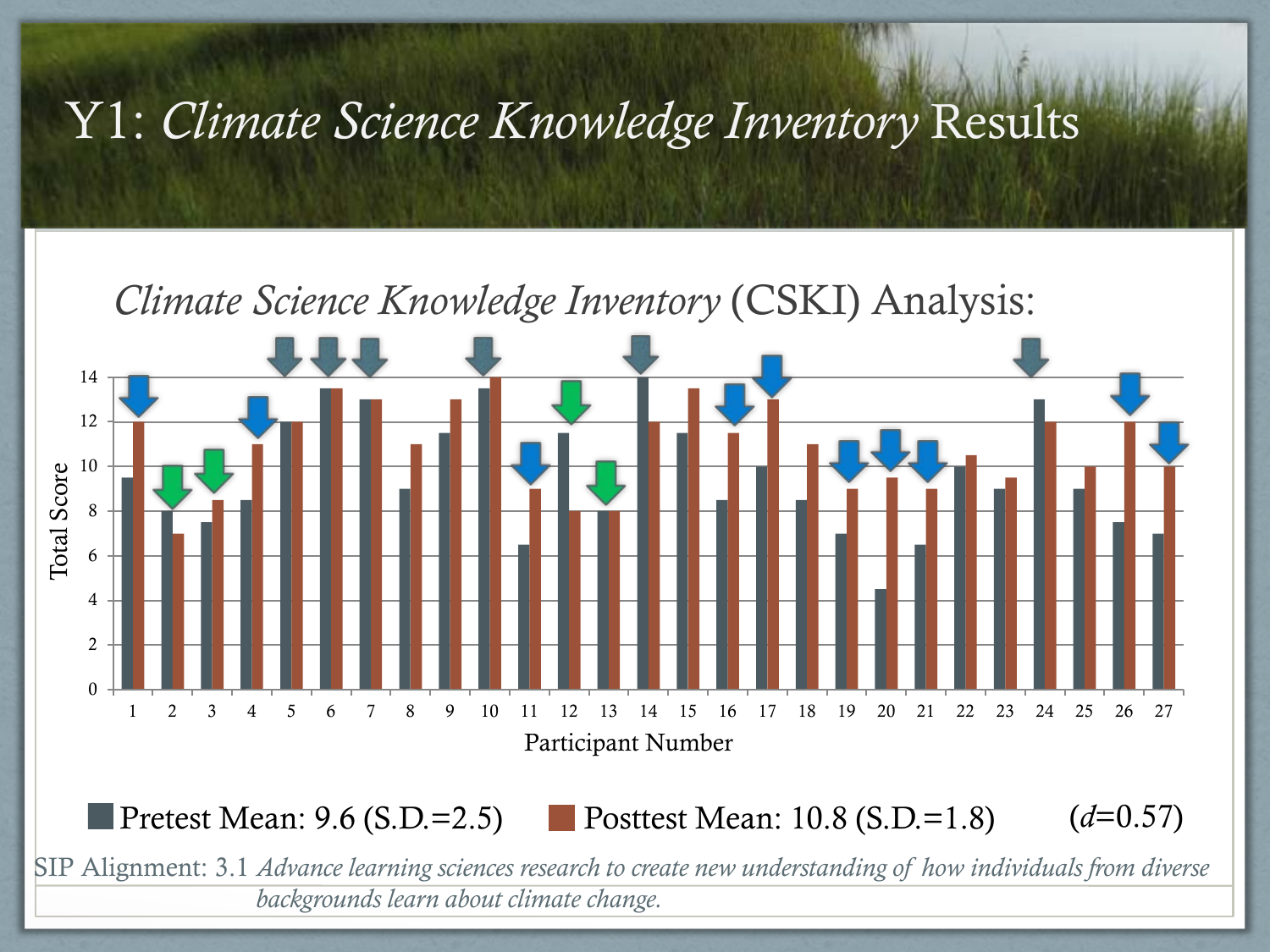#### Item #5: Greenhouse Gases

Question 5: Which of the following statements best describes the relationship between the greenhouse effect and global warming?

a. As the concentration of greenhouse gases increase, global mean temperature increases.

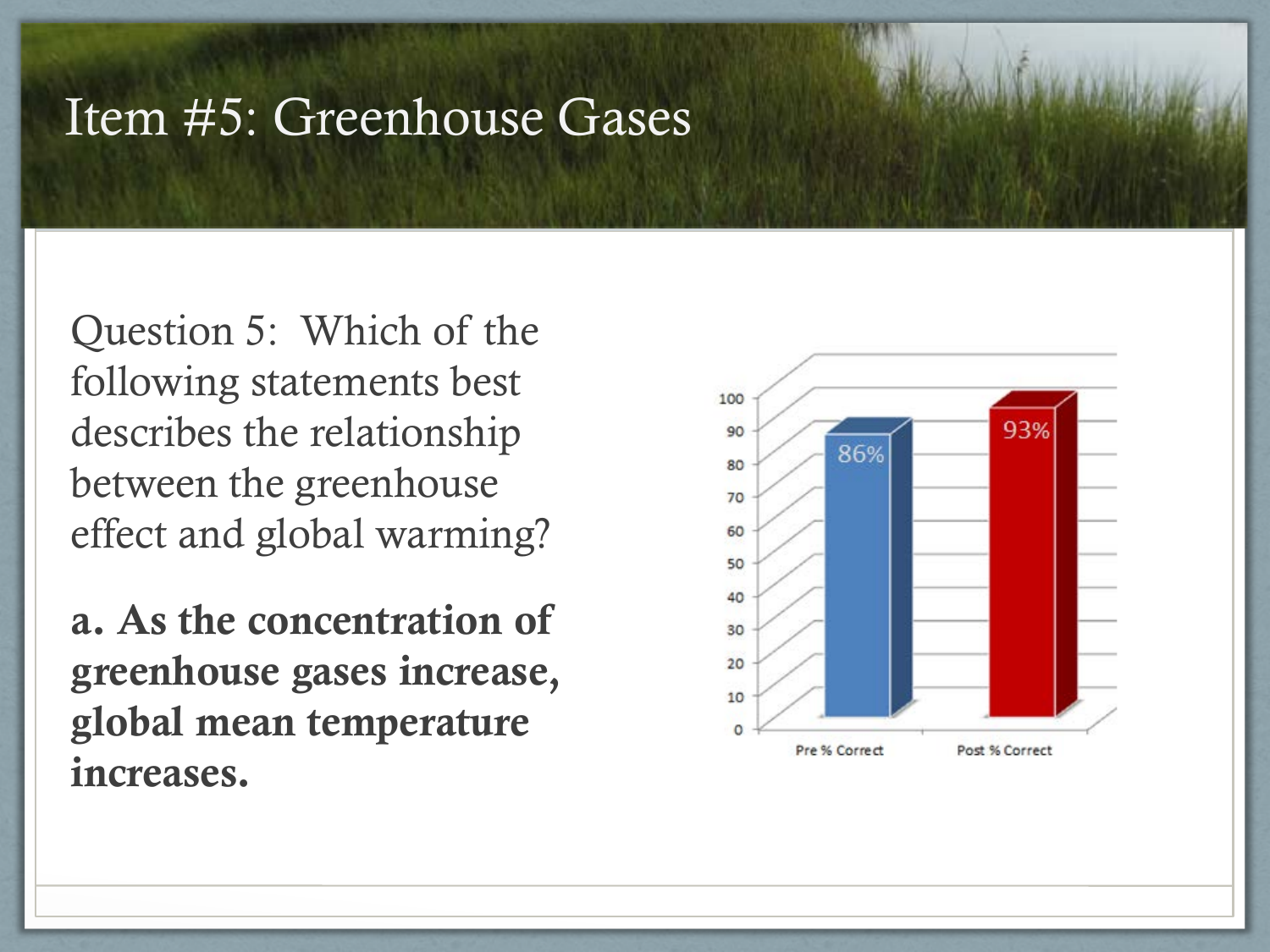### Item 1: Greenhouse Gases

#### Question 1:

The greenhouse effect is best described as \_\_\_\_\_\_\_\_\_\_\_\_.

c. Greenhouse gases absorbing and re-emitting infrared radiation.

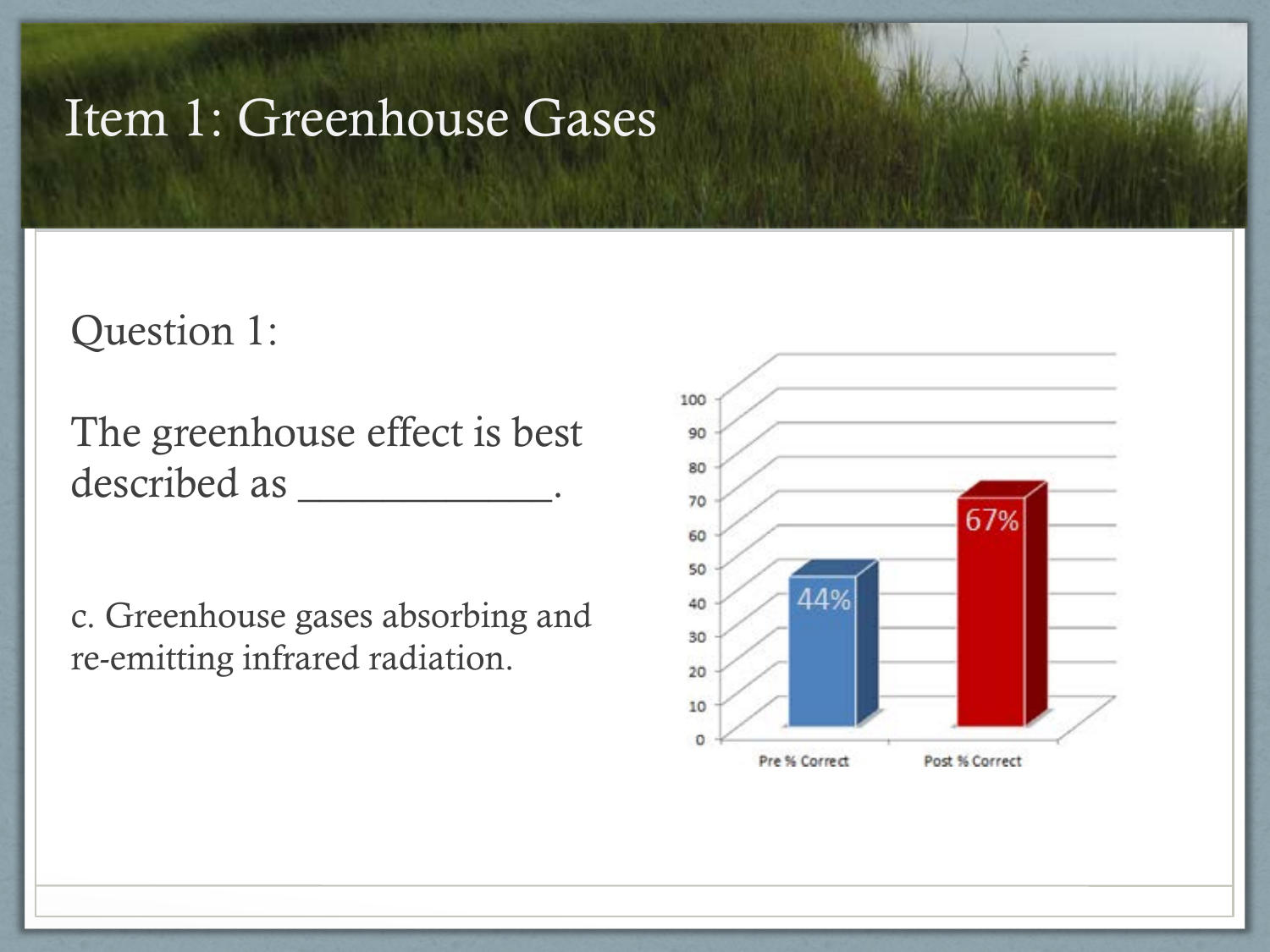## Ozone and Global Warming: Findings From the **Literature**

A common misconception is that ozone and global warming are related (Lambert, Lindgren, & Bleicher, 2012; Dove, 1996; Wise, 2010; Michail, Stamou & Stamou, 2007; Matkins & Bell, 2007).

However, this was only present to a small degree with MADE CLEAR Academy participants in the pre-assessment and even less with the post-assessment\*.

Note: On Question 10, pre-test, 19% chose response A. On the post test 0% selected this response.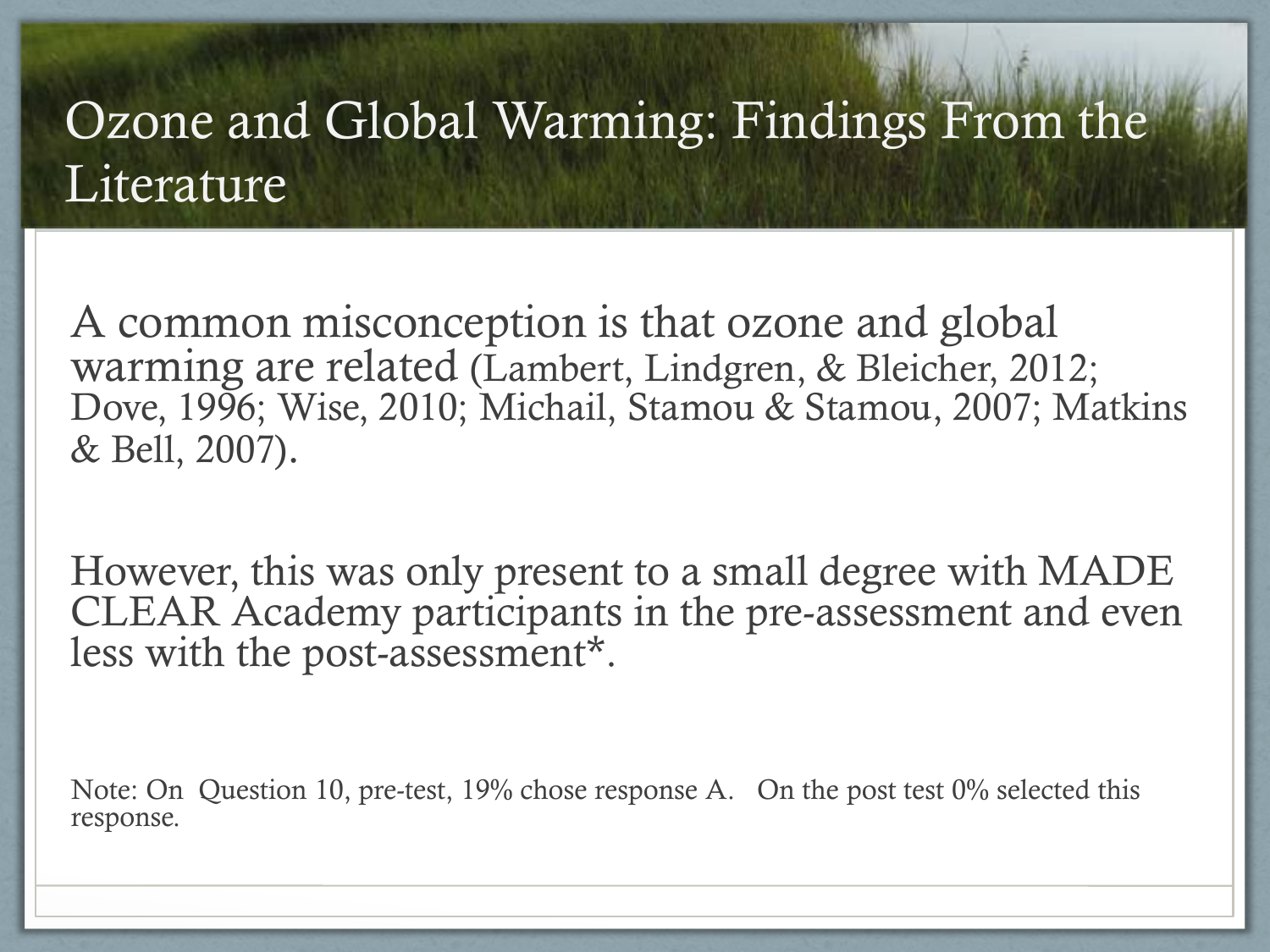## Item 9: Effects of the Environment on Greenhouse Gases

Indicate if the process increases, decreases, varies (could increase or decrease), or has no effect on the concentration of greenhouse gases in the atmosphere. (9e, 9f, 9i)

Deposition in sediments

Correct Answer: Decrease



Dissolution in ocean water Correct Answer: Decrease



Correct Answer: Increase



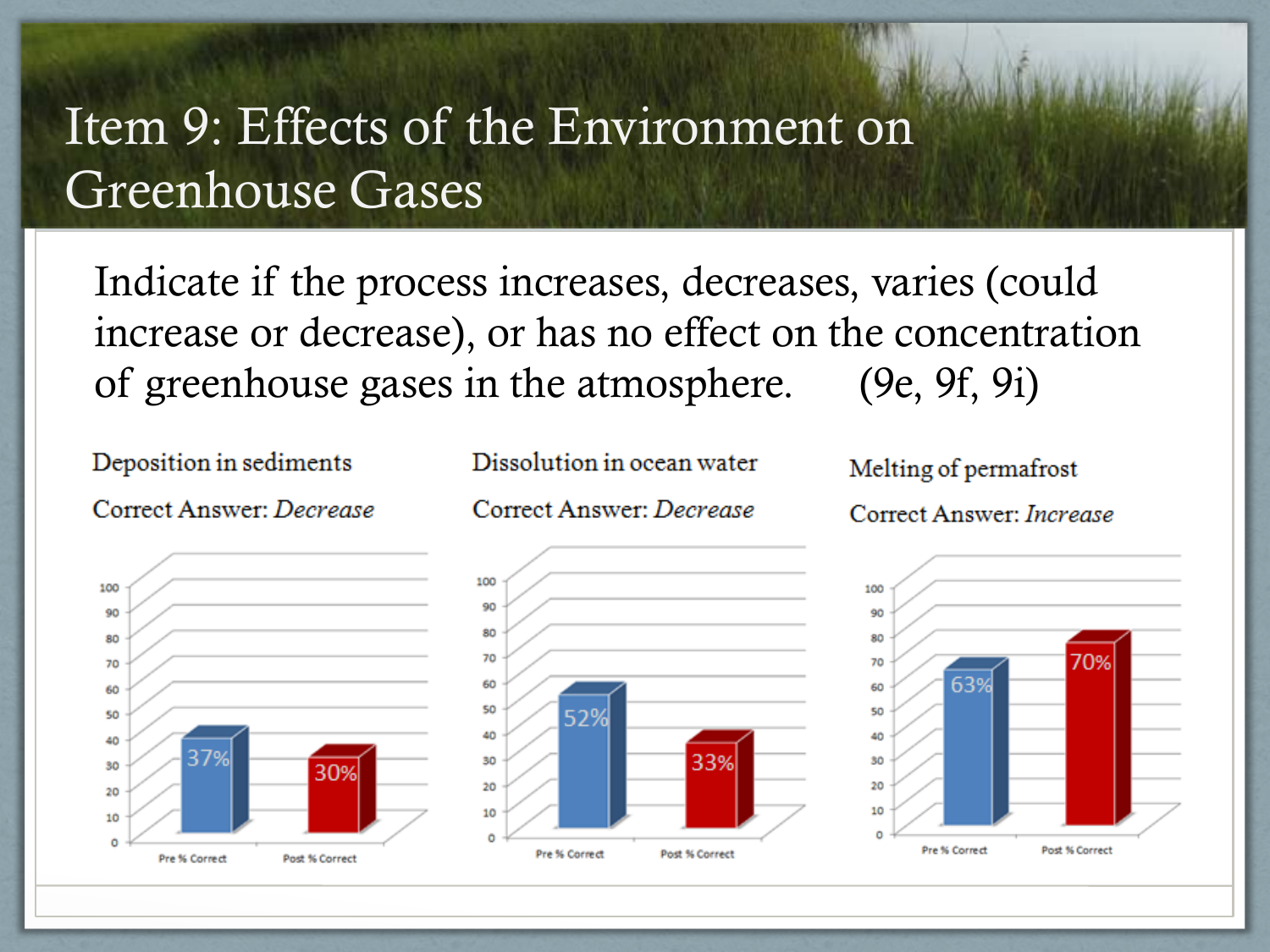### Item 12: Sea Level Rise

#### Question 12:

12. Sea level would rise the most if

- Thermal expansion of the ocean water continues. a.
- The ice over the Arctic Ocean melted.  $\mathbf{b}$ .
- Glacial ice over Antarctica melted.  $c.$
- d. Earth entered an ice age.

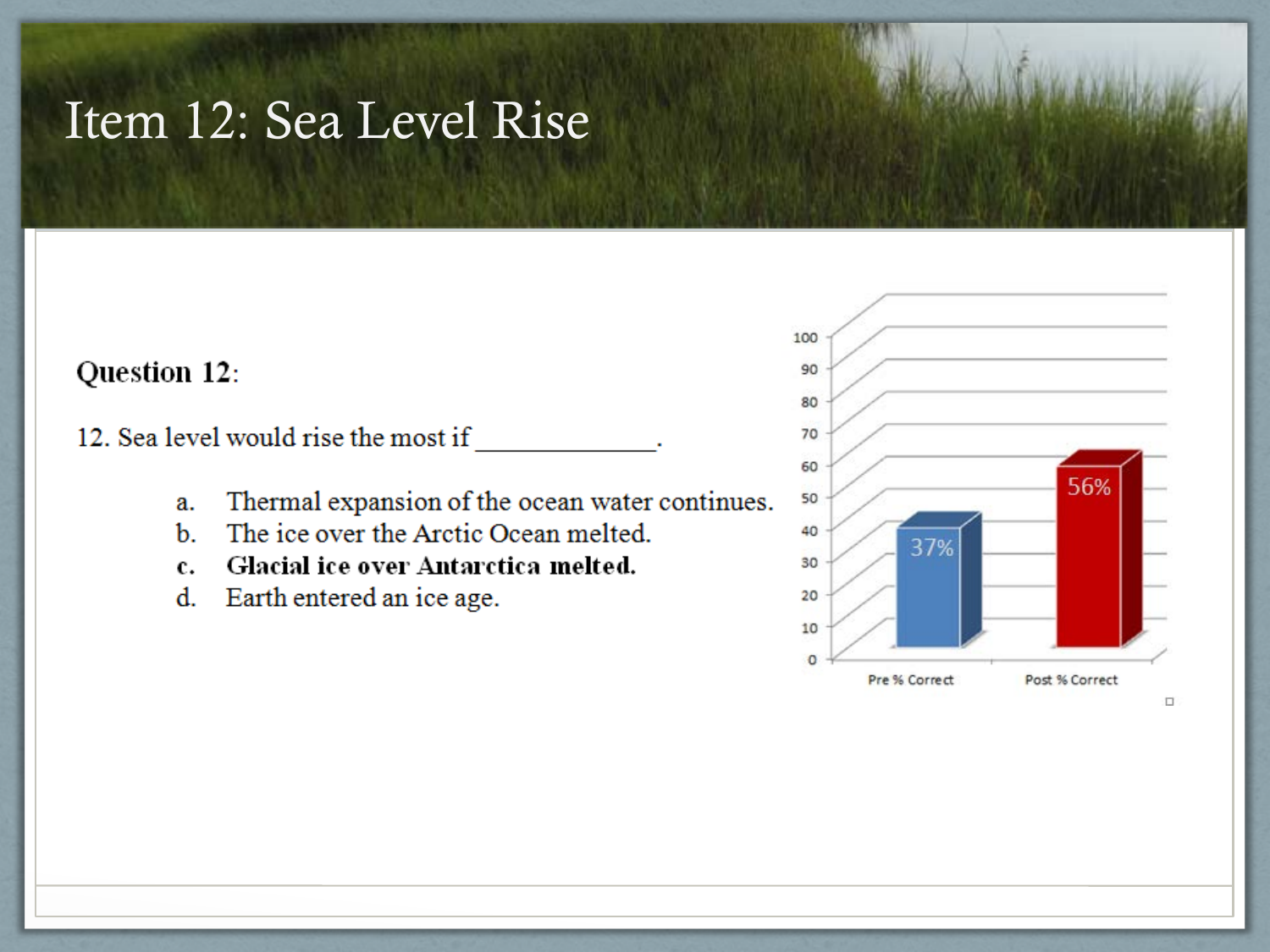## A Participant's Open-Ended Response: Preservice Teacher

*I think the, I didn't realize how important it was just because I've been so trained in chem, chem, chem, chem. And I didn't realize what was actually happening and I think it has hit me like a ton of bricks over the last two days.* 

Multiple Choice Score:  $Pre = 7.5$  Post =12

| <b>Pre</b><br>Q7, 13 | Change in sea<br>level.                                    | Agriculture.                                     | Ozone layer.                                                    | Animals<br>(migration).     | Ozone depletion. Health problems<br>Air composition. for humans. | Farming.                                         |
|----------------------|------------------------------------------------------------|--------------------------------------------------|-----------------------------------------------------------------|-----------------------------|------------------------------------------------------------------|--------------------------------------------------|
|                      | Sea level rise.<br><b>Thermal</b>                          | Rise in CO2,<br>shows more                       | Rise in overall<br>mean temps.                                  | Change in<br>precipitation. | Sea level rise.<br>Ocean                                         | Change in<br>ecosystems.                         |
| Q7, 13               | <b>Post</b> expansion of<br>water. Melting<br>of land ice. | production of<br>greenhouse gas in<br>atmosphere | Causes sea level Caused by<br>rise, change in<br>precipitation. | global temp<br>increase.    | acidification.<br>Temp rise<br>(average global).                 | Agriculture<br>(changes in food<br>and economy). |
|                      |                                                            | causing a number<br>of issues.                   |                                                                 |                             |                                                                  |                                                  |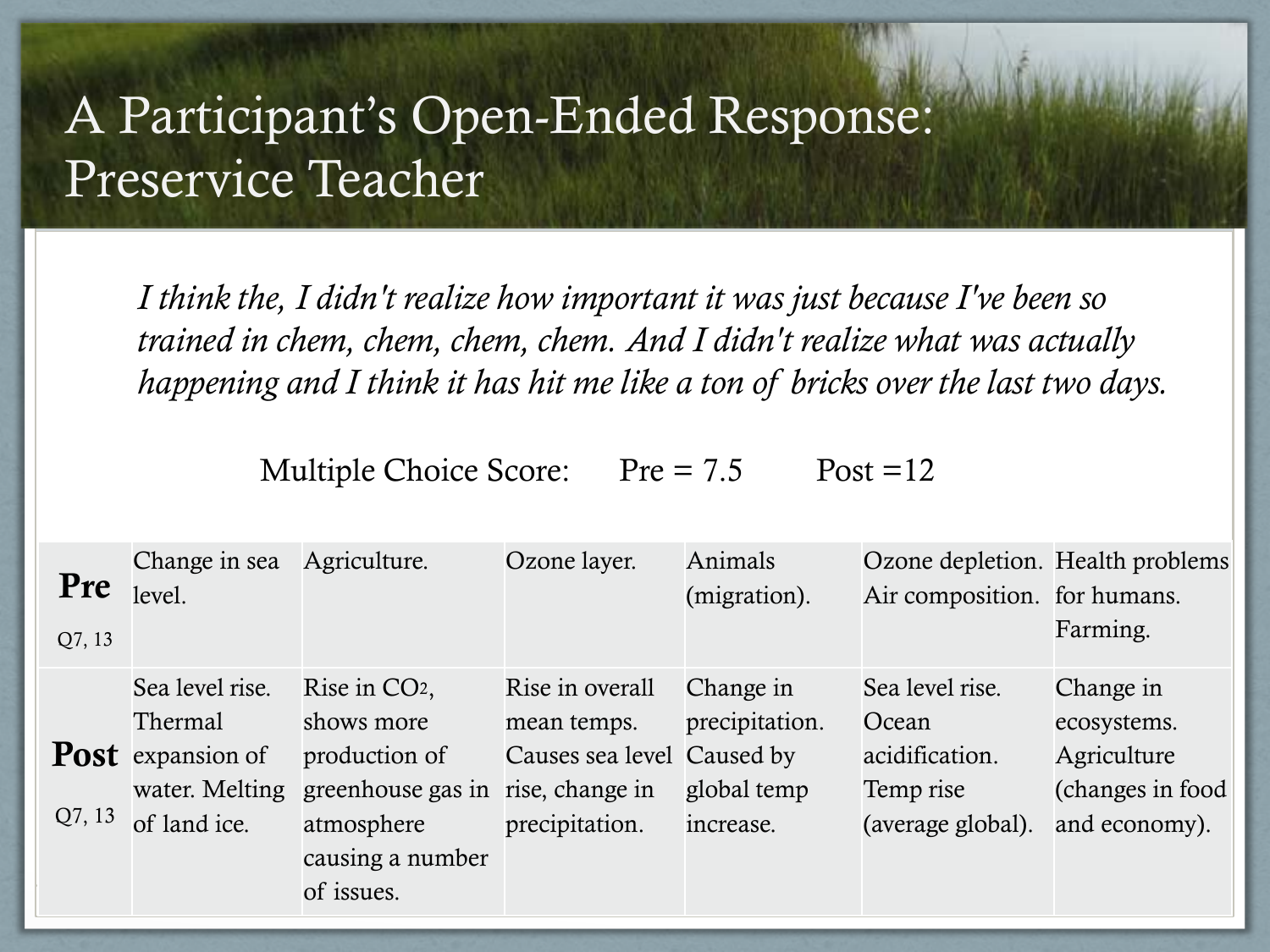# A Participant's Open-Ended Response: Experienced Teacher

*It reinforced the way that I approach climate change as a subject because I do sort of expect so kids to have a greater understanding of it …*

#### Multiple Choice Score: Pre = 13.5 Post = 14

| Pre<br>Q7, 13         | suggest CO <sub>2</sub><br>concentrations have<br>increased at a more<br>rapid rate since the<br>industrial revolution.                                                                                          | Vostok ice cores: data Polar ice cap coverage<br>and thickness: Satellite<br>data shows decreased<br>coverage and thickness<br>measurements have<br>decreased (average) over<br>time.                                                | Ocean Temperatures:<br>Average ocean<br>temperatures have<br>shown an overall<br>increase over time.                                                                                                                                                                                                                  | Extreme weather<br>events: hurricane<br>strength and intensity<br>have increased over<br>time, frequency has<br>also increased.                                        | Accelerated<br>greenhouse effect.<br>Increased<br>photosynthesis? | Global economy<br>impacts due to<br>agricultural<br>shifts/ droughts. |
|-----------------------|------------------------------------------------------------------------------------------------------------------------------------------------------------------------------------------------------------------|--------------------------------------------------------------------------------------------------------------------------------------------------------------------------------------------------------------------------------------|-----------------------------------------------------------------------------------------------------------------------------------------------------------------------------------------------------------------------------------------------------------------------------------------------------------------------|------------------------------------------------------------------------------------------------------------------------------------------------------------------------|-------------------------------------------------------------------|-----------------------------------------------------------------------|
| <b>Post</b><br>Q7, 13 | Increase in CO <sub>2</sub><br>concentration (PPM<br>as measured on<br>Mauna Loa:<br>graphical evidence<br>shows the rate of<br>increase is higher<br>than in past cycles<br>which suggests<br>human influences. | Decrease in Greenland<br>ice sheets as measured<br>by the GRACE tandem Vostok ice cores:<br>satellites. Changes<br>(decreases) in the<br>Greenland suggests<br>changes (decreases) in<br>overall mass of the ice<br>sheet over time. | Identification of climate Flower blooming<br>patterns as identified by patterns happening<br>patterns of climate<br>change measured by<br>gravitational field above CO2 analysis of ice cores seasonal trends to be<br>shos a lower historic<br>range of CO <sub>2</sub><br>concentration than<br>currently measured. | earlier than in the past: Increased acidity<br>biological processes<br>indicate warming<br>happening earlier<br>suggest a link to<br>average temperature<br>increases. | Increase in<br>temperatures.<br>in the oceans<br>(lowered pH).    | Ecosystem<br>changes.<br>Agricultural<br>changes.                     |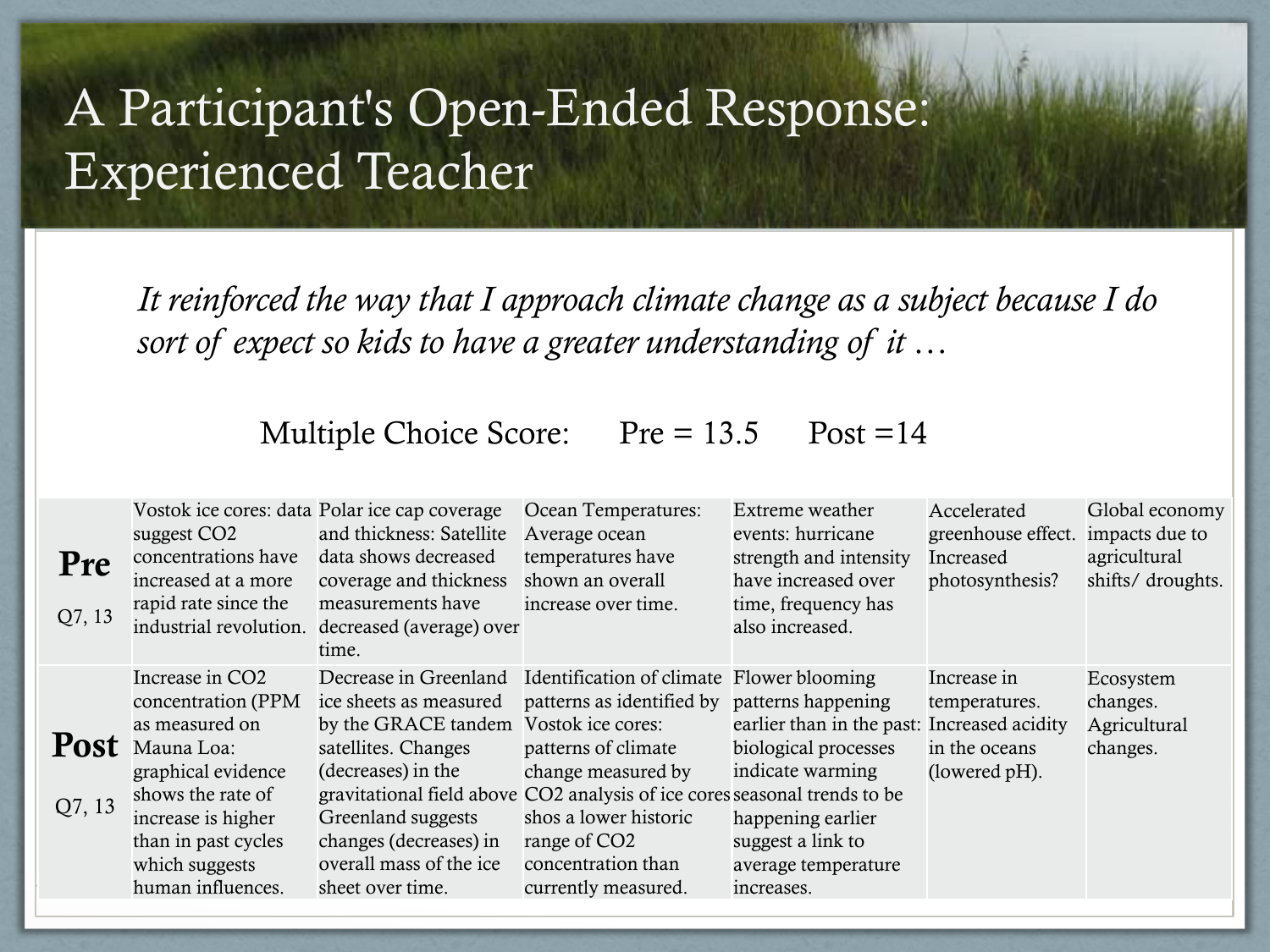# A Participant's Open-Ended Response: Experienced Teacher (No Change in Score)

*I know that before I walked in her, personally myself, I even had a few misconceptions about climate change. I really thought that climate change and global warming were like, one in the same.* 

Multiple Choice Score:  $Pre = 8$  Post = 8

| Pre<br>Q7, 13         | Polar ice caps<br>shrinking-increase<br>in infrared radiation<br>melting the ice caps. | Increase in storms-<br>more heat energy to<br>power the storms.                                                | Sea level rise- more<br>fresh water is being<br>released into our<br>oceans, causing<br>increase in sea<br>levels. | Increase in average<br>temperatures- more<br>infared radiation being<br>absorbed, increasing<br>temperatures and<br>changing climate.                             | Photosynthesis.<br>Pollution.                                                                                                                    | Species die out.<br>Ecosystems<br>changing-<br>competition for<br>food and water.<br>Increase in<br>storms. |
|-----------------------|----------------------------------------------------------------------------------------|----------------------------------------------------------------------------------------------------------------|--------------------------------------------------------------------------------------------------------------------|-------------------------------------------------------------------------------------------------------------------------------------------------------------------|--------------------------------------------------------------------------------------------------------------------------------------------------|-------------------------------------------------------------------------------------------------------------|
| <b>Post</b><br>Q7, 13 | Sea level rise-<br>thermal expansion<br>due to increased<br>water temps.               | Increased temp- CO <sub>2</sub><br>has increased<br>temperatures,<br>experiencing more<br>droughts and floods. | Loss of habitat/<br>are disappearing.                                                                              | Extreme weather-due<br>animals-ecosystems to the amount of heat<br>energy, weather has<br>become more extreme- (thermal<br>storms are more<br>powerful and large. | Causing an increase No answer.<br>in temps, causing<br>ocean to rise<br>expansion), sea<br>level rise impacting<br>coastal lands,<br>marshlands. |                                                                                                             |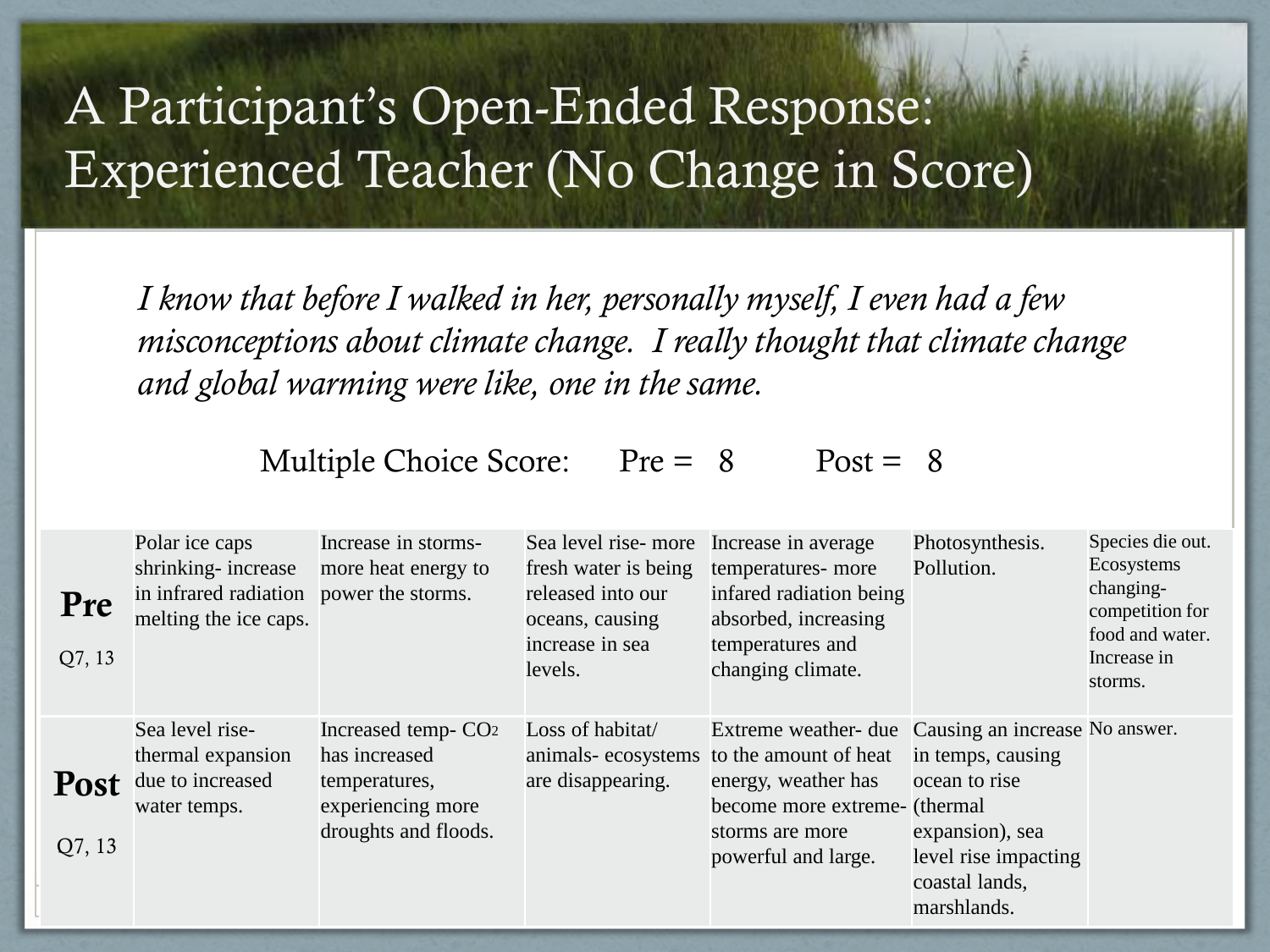### Limitations to the Instrument

• Uncertain 1 to 1 correspondence between assessment items and climate science content presented at Academy.